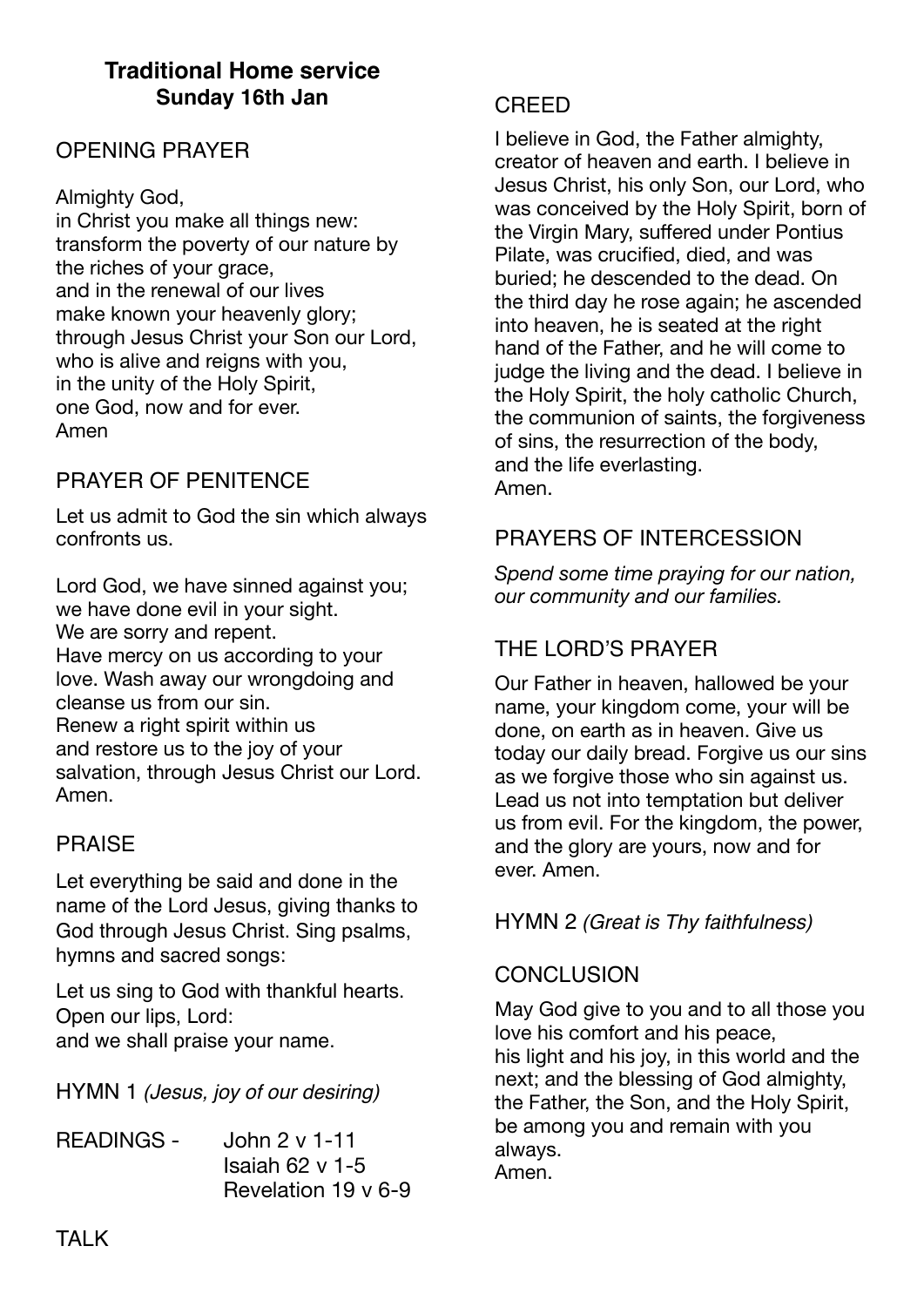## HYMNS TO USE

1 Jesus, joy of our desiring, holy wisdom, love most bright; drawn by thee, our souls aspiring soar to uncreated light. Word of God, our flesh that fashioned, with the fire of life impassioned, striving still to truth unknown, soaring, dying round thy throne.

2 Through the way where hope is guiding,

hark, what peaceful music rings; where the flock, in thee confiding, drink of joy from deathless springs. Theirs is beauty's fairest pleasure; theirs is wisdom's holiest treasure. Thou dost ever lead thine own in the love of joys unknown.

1. Great is Thy faithfulness, O God my Father

There is no shadow of turning with Thee Thou changest not, Thy compassions, they fail not

As Thou hast been, Thou forever will be

Great is Thy faithfulness Great is Thy faithfulness Morning by morning new mercies I see All I have needed Thy hand hath provided Great is Thy faithfulness, Lord, unto me

2. Summer and winter and springtime and harvest

Sun, moon and stars in their courses above

Join with all nature in manifold witness To Thy great faithfulness, mercy and love

3. Pardon for sin and a peace that endureth

Thine own dear presence to cheer and to guide

Strength for today and bright hope for tomorrow

Blessings all mine with 10, 000 beside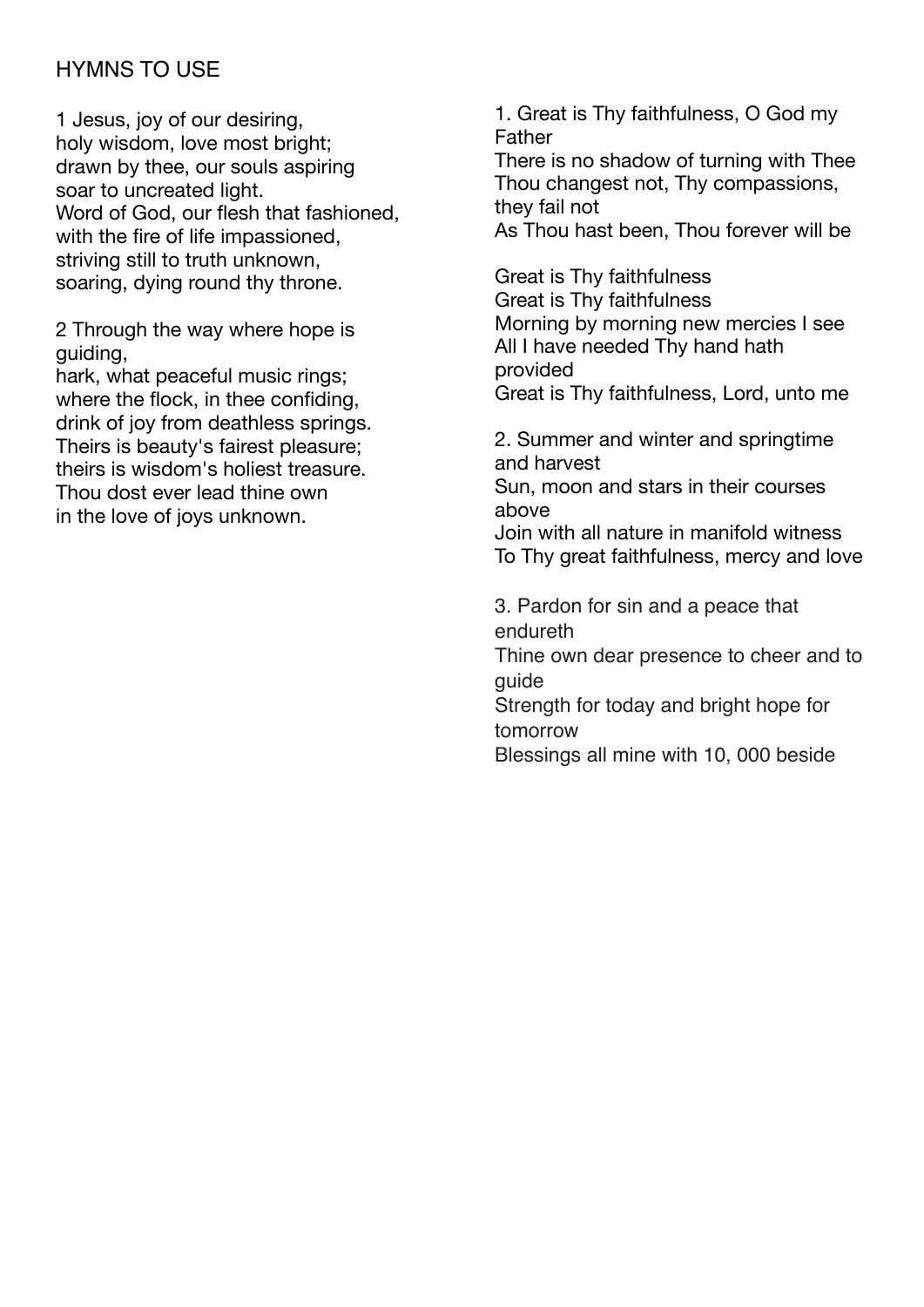#### Sermon - Louise Morton Jesus, the perfect bridegroom

Intro - In the gospels obviously everything thing counts, all the authors you imagine had to choose what they put in, what was left out…

John in the crafting of his gospel though seems to have been particularly careful, he took a less is more approach in what he recorded, his stories are fewer, last longer, he has chosen carefully, in his words: these things are written so that you may come to believe that Jesus is the messiah, the Son of God, and by believing you may have life in his name, he ends his gospel, there are also many other things Jesus did; if every one of them were written down, I suppose that the world itself could not contain the books that would be written.

So let's approach this story of the wedding feast at Cana particularly for how it shows us who Jesus is, and how he gives us life in his name!

A bit of Context… A Middle Eastern wedding was a big event, lasted a week!

Lives were consumed by hard work, poverty, a wedding would be such a wonderful treat! And extraordinarily expensive for the hosts you would presume?

Cana was very near Nazareth, early writings suggest the grooms mother could of been Mary's sister? We don't know, but Mary, Jesus, presumably his brothers and sisters, and a few disciples were certainly guests! And Mary must of had inside knowledge of what was going on!

Couple of things I want to note! Jesus is now 30, 18 years of obscurity have passed in Nazareth, maybe after Joseph died Jesus kept the family business going until his

brothers could take over? At 12 in the temple Jesus tells his mother he must be about his Fathers business, in these years of obscurity the everyday done well, would of been the Fathers business, the family looked after, the chair made….

The seemingly everyday things of life are important to God, if we home make and cook, offer hospitality, parent, work the land, nurse, drive a taxi……what ever we do..… all can be done for His kingdom, everything counts!

Secondly Jesus liked to party! He gained a reputation as a glutton and a drunkard, I'm sure he was neither! But words of William Barclay! : Jesus was no severe austere kill joy. He loved to share in the happy rejoicing of a wedding feast. There are certain religious people who shed a gloom wherever they go, suspicious of all joy and happiness.

Jesus never counted it a crime to be happy. Why should his followers do so?

No wine, and it's solution!

In the east hospitality was a sacred duty, and even more so at a wedding, to run out of wine would bring shame and disgrace, even law suits!

So interesting the exchange between Mary and Jesus, on one level! Could think it's very typically a female and male approach to a social dilemma!

Gross generalisation maybe ! Woman sees there's a need wants to help sort it! Man sees there's a need, and thinks doesn't need to be our call! Or maybe its more to do with character types!

Any ways, Mary says there's no wine. Jesus answer: woman, what concern is that to you and me? My hour has not yet come.

May sound abrupt, but term woman, is translated from a word often meant with tenderness, also used by Jesus on the cross when he passes his mother's care to John, could be a bit more like woman dear….. It could seem as if Jesus will do nothing, but his mother must of seen it differently! She says no more, leaves it to her son, and instructs the servants, great phrase!

Do whatever he tells you!

She trusts the situation to Jesus and leaves it to him.

A commentator wrote this, Jesus with his 'courteous rebuke,' declares at the beginning of his ministry, his utter freedom from any kind of human advice, agenda or manipulation. This uniquely hard for the mother who bore Him! But ……

I think it's so good to be clear : He is not a genie! Or a tame magician, He is the Son of God, he would do, and will do, whatever he had decided to do, and whatever that was, or is, will be good right and acceptable.

We've just heard what happens next, the servants asked by Jesus, fill the water pots to the brim!

Then some water is poured into a jug, taken to the chief steward and declared delicious! The best wine….

Maybe part of why he says: his hour hasn't yet come, is that this intervention by Jesus has removed the likelihood of shame and disgrace for the newly weds.

A picture of what's coming in the cross….the supreme action of disgrace removal!